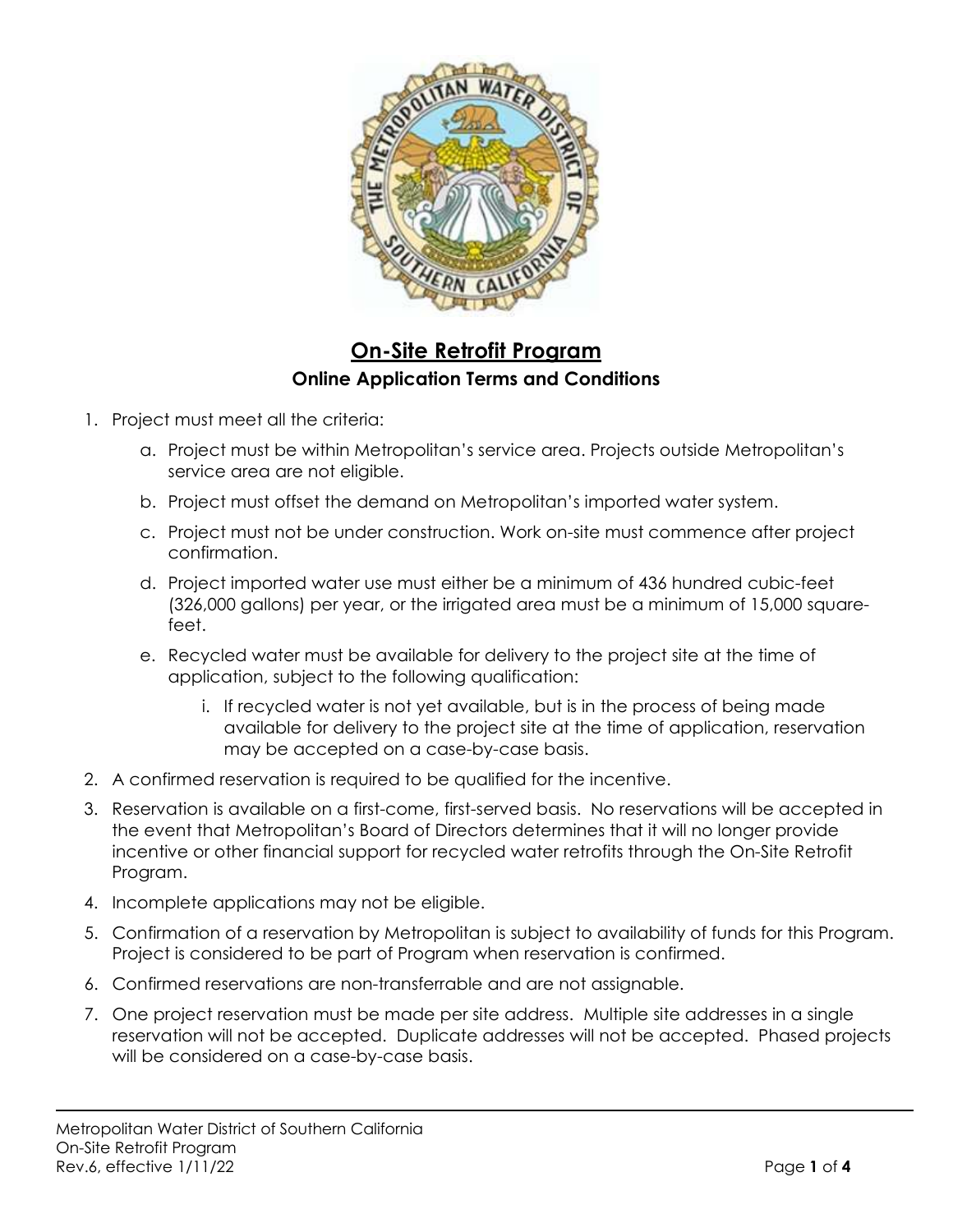- 8. The Program incentive amount will be a one-time payment, in dollars, and shall be the lesser of:
	- i. Actual Retrofit Costs, or
	- ii. For dedicated meters \$1,950 per acre-foot (\$195/AF x 10 years) times the average annual irrigation water use over the previous three years in acre-feet.
	- iii. For mixed-use meters lesser of:
		- 1. \$1,950 per acre-foot (\$195/AF x 10 years) times the average annual water use over the previous three years in acre-feet, or
		- 2. \$1,950 per acre-foot (\$195/AF x 10 years) times irrigated acreage times the EvapoTranspiration (ET) Index closest to project site.
	- iv. The maximum incentive amount payable by Metropolitan for a reservation is established by Metropolitan at the time the reservation is confirmed.
- 9. Metropolitan will not pay multiple conservation incentives on the same water conserved. For projects that have received funding through another conservation rebate program, Metropolitan may adjust the water savings used to determine the OSRP incentive amount.
- 10. Incentives will not exceed the reserved amount and are subject to verification, completeness, and accuracy of all required documentation.
- 11. Incentive payments are made when all invoices and eligible costs are verified, and the connection and use of recycled water is confirmed to be operational.
	- a. Itemized invoices (materials, labor, equipment, etc.) must be submitted.
- 12. After reservation confirmation is received:
	- a. Project construction on the site must commence within 90 days.
	- b. Project with less than 100 acre-feet / 32,600,000 gallons of imported water per year must be connected to the recycled water system and operational within 210 days.
		- i. Cost information and supporting invoice documentation must be provided within 270 days.
	- c. Project with more than 100 acre-feet / 32,600,000 gallons of imported water per year must be connected to recycled water system and operational within 280 days.
		- i. Cost information and supporting invoice documentation must be provided within 340 days.
- 13. Reservations will expire **90** days after the reservation confirmation date if the construction start date is not updated online by the owner. Any updates after the 90-day expiration date will not be accepted. If reservation is canceled, the owner may re-apply for a reservation as long as construction has not started.
- 14. Metropolitan, at its sole discretion, reserves the right to allow additional time to start operation of the project.
- 15. Unless otherwise approved by Metropolitan, incentive checks will be issued only to the owner listed on the water bill and mailed to a verifiable mailing address.
- 16. Metropolitan shall withhold payment until recycled water is confirmed to be operational onsite.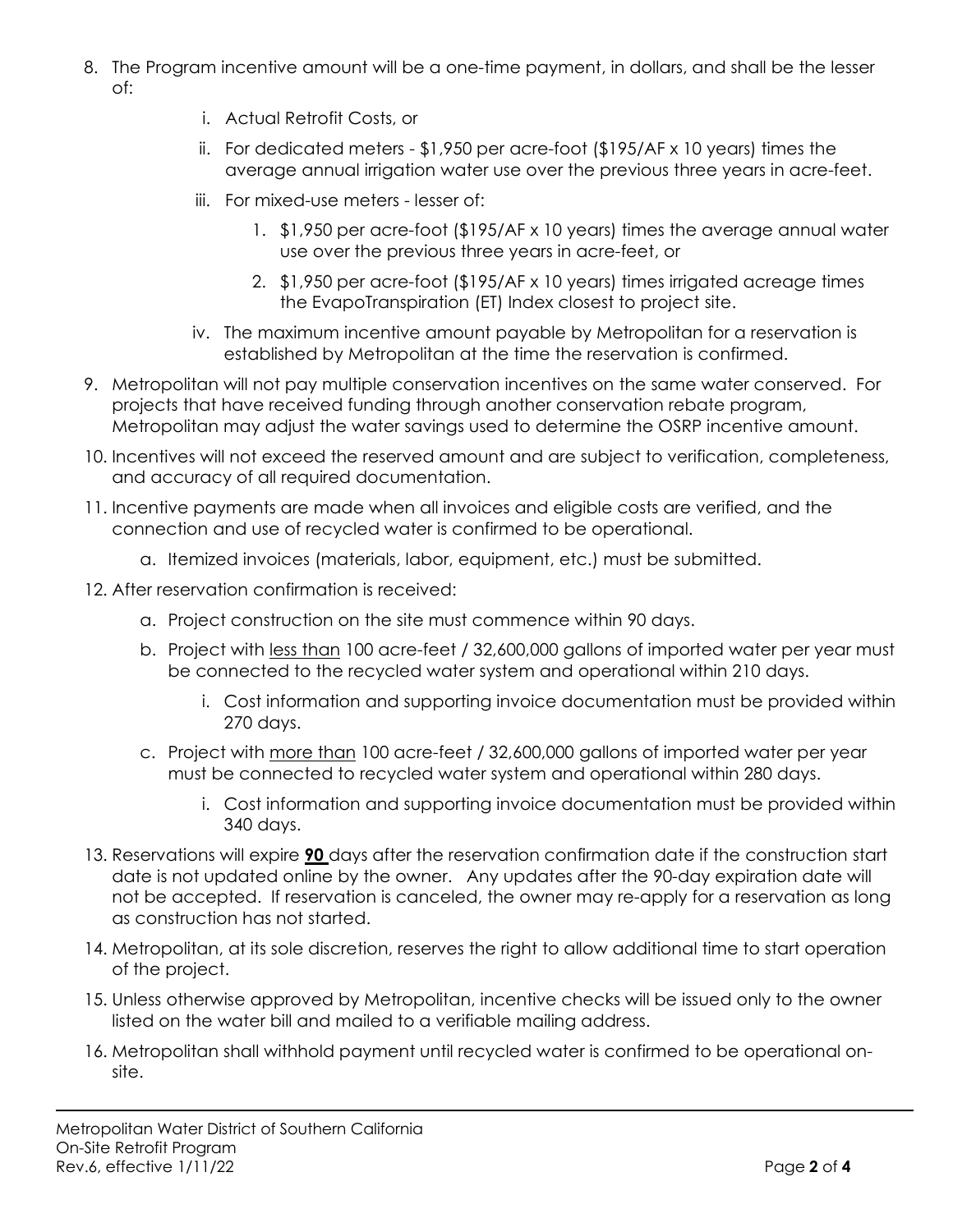- 17. Metropolitan has no obligation under this agreement to pay the stated incentive if not completed by the dates specified in the confirmed reservation.
- 18. The payee's Social Security or Tax ID number must be provided in order to receive an incentive. This is in compliance with exemptions to the Federal Privacy Act of 1974, 42 UCS 405 (c )(2)(c ). The Internal Revenue Service requires Program participants receiving \$600 or more in rebates (incentives) to receive an IRS Form 1099 unless exemptions apply. Social Security numbers provided as part of the application process are held in confidence under terms of the Privacy Act and are not divulged or otherwise conveyed to individuals or organizations outside the Rebate Program.
- 19. Metropolitan reserves the right to verify the retrofitted sites. If a retrofit cannot be verified, the owner will be required to refund any incentive amount paid by Metropolitan, including all associated processing costs. Access to retrofitted sites must be provided.
- 20. Owner is the sole owner of all Project facilities. Metropolitan has no ownership right, title, security interest or other interest in any Project facilities.
- 21. Owner shall be solely responsible for operating and maintaining the Project in accordance with all applicable local, state, and federal laws. Metropolitan shall have no rights, duties or responsibilities for operation and maintenance of the Project.
- 22. Disclaimer: The Metropolitan Water District of Southern California (MWD) does not make any representation or warranty regarding the retrofits made under this program. By participating in the program, the owner agrees to waive and release MWD from any and all claims and causes of action arising out of the purchase, installation or use of the items purchased in connection with the program. Any claim you may have based upon any defect or failure of performance of an item purchased by you should be pursued with the manufacturer or distributor.
- 23. Owner agrees at its sole cost and expense to protect, indemnify, defend, and hold harmless Metropolitan and its Board of Directors, officers, representatives, agents and employees from and against any and all claims and liability of any kind (including, but not limited to, any claims or liability for injury or death to any person, damage to property, natural resources or to the environment, water quality problems, or cross connections with potable water) that arise out of or relate to Owner's approval, construction, operation, repair or ownership of the Project. Such indemnity shall include all damages and losses related to any claim made, whether or not a court action is filed, and shall include attorney's fees, administrative and overhead costs, engineering and consulting fees and all other costs related to or arising out of such claim or asserted liability.
- 24. Owner shall include the following language in its agreement with any consultant or contractor retained by Owner to work on the Project: "(Consultant) agrees at its sole cost and expense to protect, indemnify, defend, and hold harmless Metropolitan and its Board of Directors, officers, representatives, agents and employees from and against any and all claims and liability of any kind (including, but not limited to, any claims or liability for injury or death to any person, damage to property, natural resources or to the environment, water quality problems, or cross connections with potable water) that arise out of or relate to Owner's approval, construction, operation, repair or ownership of the Project. Such indemnity shall include all damages and losses related to any claim made, whether or not a court action is filed, and shall include attorney's fees, administrative and overhead costs, engineering and consulting fees and all other costs related to or arising out of such claim or asserted liability."